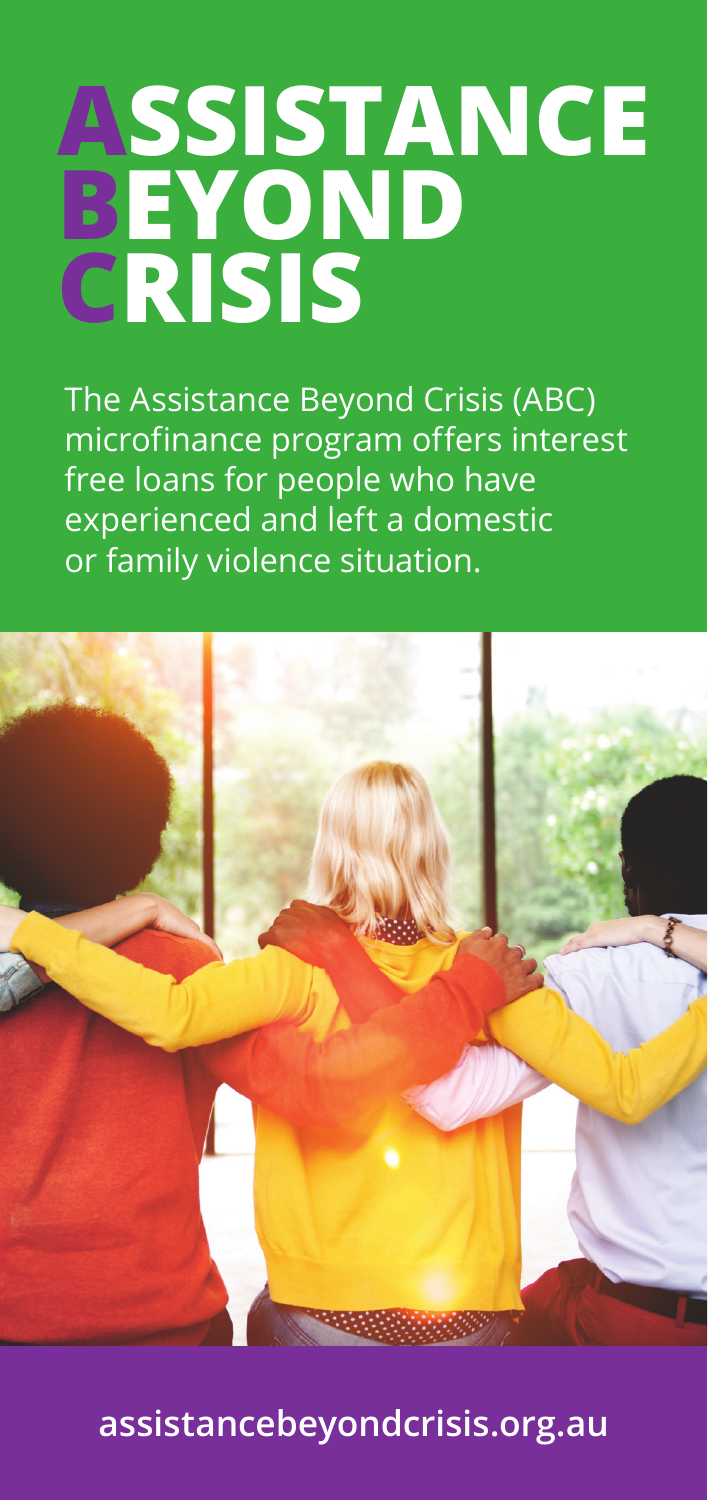**The loans provide immediate financial assistance where no other options are available, and can include finance for:**

- ü **household goods**
- ü **vehicle related costs**
- ü **childcare/education costs**
- ü **housing costs**
- ü **medical/dental expenses, and**
- ü **electrical/electronic items.**

### Are you eligible?

- Have you experienced and left a domestic violence situation?
- Do you live or work in the ACT or surrounding NSW region?
- Do you have a moderate income (approximately \$50,000- \$100,000 per annum)?

#### How much you can borrow

- Up to a maximum of \$5,000 depending on your income and repayment capacity.
- Maximum loan term of 3 years applies.

## Application process

A referral form must be completed and submitted prior to making an appointment. These are available from:

- Community Service Agencies who work with DV clients
- EAP providers, and
- allied health services or medical professionals.

Forms can be downloaded from Care's website at **carefcs.org** or call our ABC worker on **02 6257 1788** or email **ABC@carefcs.org**  for more information.

The ABC program is managed by Care Inc. with support from SERVICE ONE.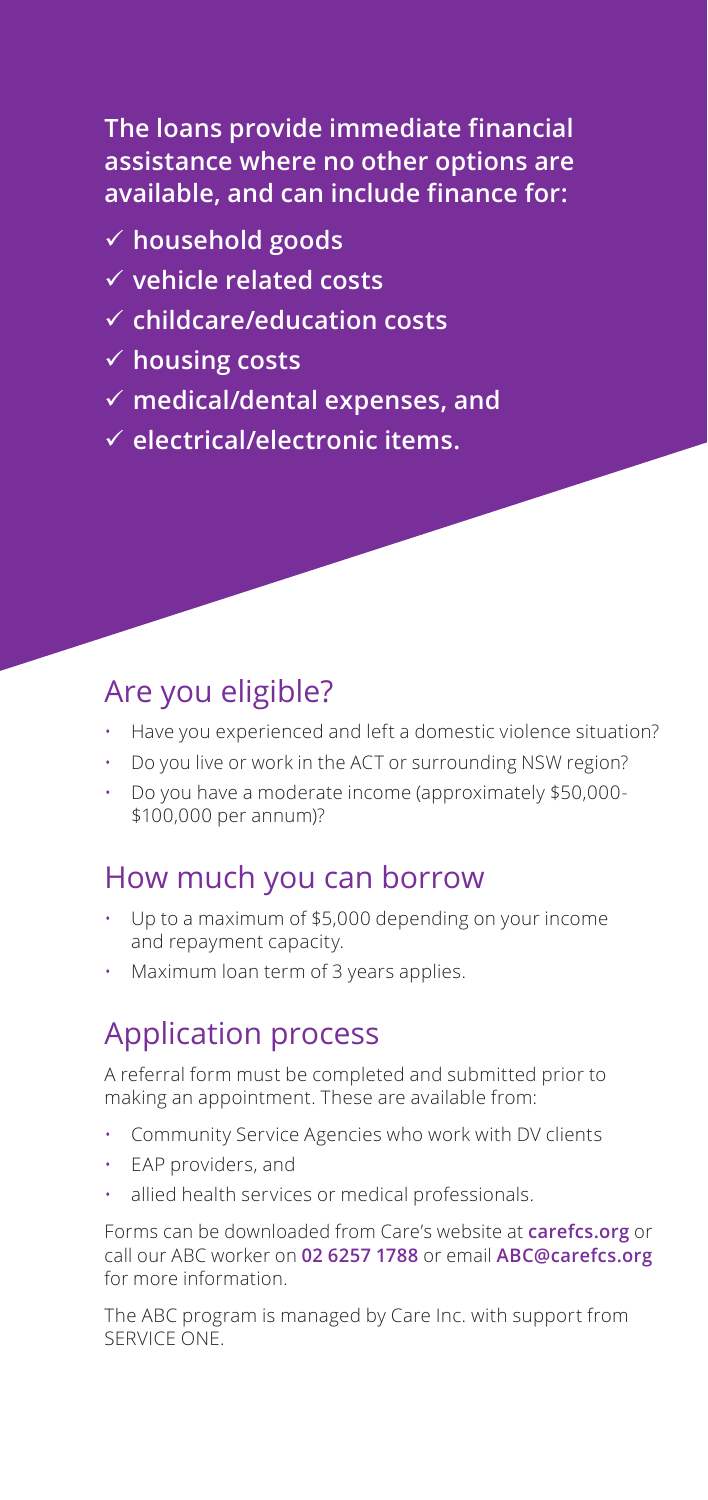PARTNERS **PARTNERS**

If you're in a position to, please support those businesses supporting ABC.

**PLATINUM**